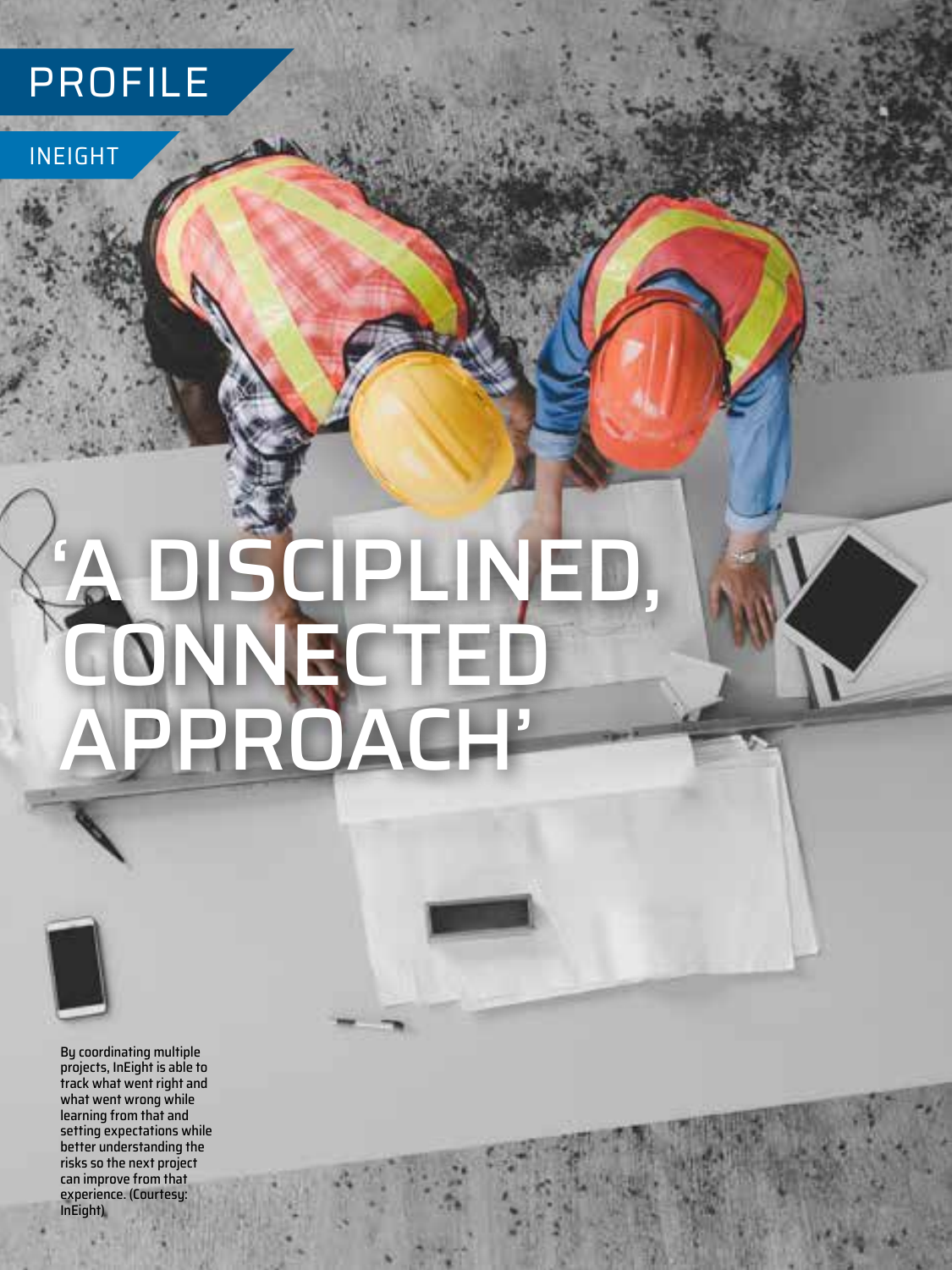*As a wind project begins its journey to reality, InEight uses its ability to track and coordinate real-time data to ensure the multi-faceted endeavor is a success from start to finish.*

#### **By KENNETH CARTER Wind Systems editor**

an be a day<br>constantly<br>break a plan<br>can be on the line. lanning, designing, and constructing a wind farm can be a daunting task, to say the least. Hundreds of constantly moving and shifting parts can make or break a plan, and if that plan fails, millions of dollars

When it comes to ensuring all those moving parts are executed successfully, the experts at InEight have 30 years of experience in making that happen.

"InEight's focus has always been on taking complex construction projects and applying a disciplined, connected approach to those," said Brad Barth, chief product officer at InEight. "And that has attracted both owners, who are having to build things, and the contractors that build them. Over the years, some of those customers — which may have started with InEight for more traditional energy projects, like oil and gas — have taken our solution with them as they've evolved and transitioned towards renewable energy projects such as wind."

#### MANAGING TASKS

To get a wind farm up and running, there's an extensive laundry list of tasks that must be performed and managed including the approval process, permitting, environmental assessments, and more, according to Barth.

"It's tough to get road projects approved, but it's really tough to get wind farms approved," he said. "Our solution comes into play in the wind sector early on. We have a risk management solution that incorporates artificial intelligence, human intelligence, and risk intelligence to build confidence that risks have been accounted for prior to the project starting, which provides an added layer of confidence in the project approval process."

Once a project has been approved, InEight's solutions offer an array of project management capabilities, which allow owners to build schedules and budgets, manage design work, all the way through to issuing contracts for engineering and construction work, which involve multiple stakeholders. According to Barth, the solution offers a collaborative framework for all parties working together, offering all stakeholders increased visibility of project changes. Juggling all the pieces means things often change, so it's important that InEight's team is there to make any and all adjustments to keep the project's momentum going.

#### 'A SYMPHONY CONDUCTOR'

"You're almost like a symphony conductor," he said. "Somebody's got to conduct all these different parties. You're doing the design work; you're doing the construction work. Another big aspect in wind is the specialized equipment that has to be engineered and procured. You're not buying concrete pipe or asphalt from an asphalt plant. These things

are expensive. You're buying turbines, for example, and you might buy hundreds of them on a project. And if it's offshore, then how are we going to get that stuff offshore? We've got helicopters and other things. There's a lot of detail in making sure these projects stay on track."

By coordinating multiple projects, Barth said there's an advantage by being able to track what went right and what went wrong while learning from that and setting expectations while better understanding the risks so the next project can improve from that experience.

"Nobody wants to be that project that ends up in the news that's three years behind schedule and a hundred million dollars over budget," he said. "Nobody wants to be that, so our system helps make sure that doesn't happen, frankly. That's how that works."

#### MULTIPLE PLANS AVAILABLE

With supply chain issues being a constant concern, Barth emphasized that his team makes sure there are many different scenarios available to tackle any challenges that might show up.

"You have to have a plan B, because oftentimes your plan A is not working out — whether it's shortages, logistical challenges, or supply chain challenges," he said. "You've got to have a plan A and a plan B and maybe even a plan C. And sometimes, you execute on both because you can't take the risk of having one that doesn't work. It's a very collaborative approach that we enable, as opposed to, traditionally in construction, it's a very arm's length kind of relationship between the owners, engineers, and contractors. With our technology, if there's a change, your teams go through a change-order process. It's a very dogmatic approach, but on these wind-farm projects, what we see is you've got to react fast. It's more collaborative, and it's more iterative, and it's more transparent."

With more angles than the sides of a Dungeons and Dragons' die, InEight handles these plans within plans by dealing with areas Barth calls "siloes."

"We use the term 'siloes,'" he said. "That's where we see these stakeholders, and sometimes even within a stakeholder, there are different roles inside there, and they'll have their own kind of siloes of data. For example, let's just take the budget for a project. The owner might have a budget for the project that maybe is fairly high level. And then as they engage different contractors, suppliers, and engineers, they'll have a more detailed version of their budget that they're bringing to the table for their scope, and the same goes with the schedule."

The challenge comes when, for example, a design choice is needed during the engineering work, according to Barth. This could be the nature of the energy collection or maybe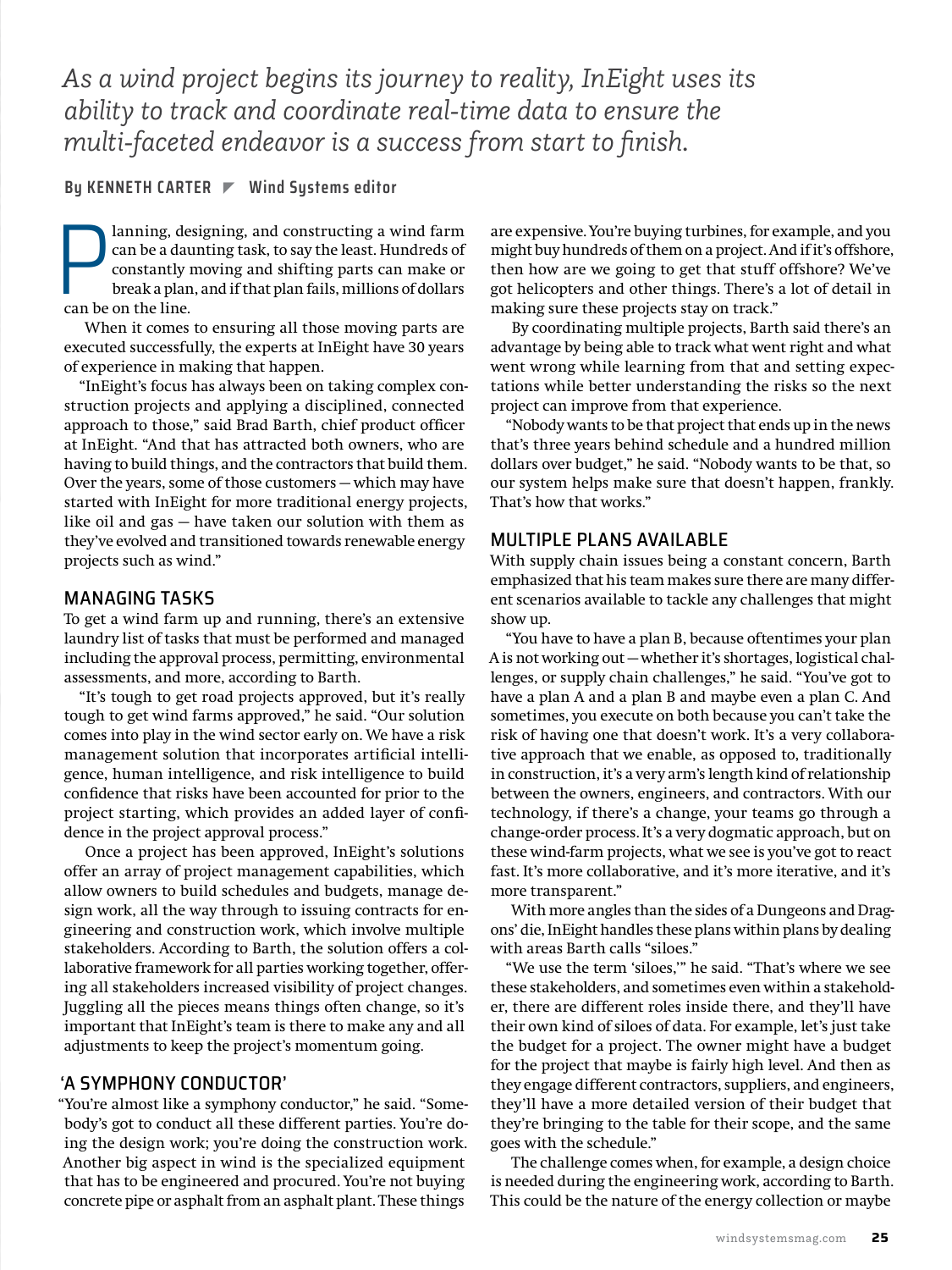

Once a project has been approved, InEight's solutions offer an array of project management capabilities. (Courtesy: InEight)

even a change in the types of turbines or the number of turbines needed.

"That decision has a ripple effect on everything else," he said. "What often happens is if you don't have that visibility and if everybody's working in their own siloes, you may not realize you're impacting your construction schedule based on certain design assumptions when those designs change. That does two things: It means that the schedule probably just slipped, because now we have more design work to do, but it also means there are probably different quantities of work that are going to have to be installed and constructed."



With supply chain issues being a constant concern, InEight makes sure there are many different scenarios available to tackle any challenges that might show up. (Courtesy: InEight)

#### ELIMINATING DELAYS

If those factors remain unknown to the project at large, it could mean delays and rising construction costs, according to Barth.

"By bringing all that stuff together, everybody can have their view of their scope and their details, but we bring it together into this one unified view, not only so that you can react easily to changes, but you can also run 'what if's,'" he said. "You could say: What if we start to run behind schedule? What if we went to a six-day-a-week schedule instead of five days a week, what would that do? We're going to pay some overtime, but that shortens the schedule, so the benefit of that might be worth it. Those kinds of 'what if's,' when you're operating in siloes, that's hard to do. You can't do those 'what if's' and see the connections. But in our solution, you can very easily do those 'what if' scenarios."

An important aspect to making sure these projects move as efficiently as possible is being able to gather and track data-driven insights, according to Barth.

"Particularly in the wind sector, it's really important just because things are changing so rapidly," he said. "I mean the procurement costs, construction costs, logistical challenges, all that stuff is just in flux partially due to the pandemic and the changes that has brought on the industry. But it's not just that. Part of it is, but it's relatively new, and people are reacting and sort of wobbling into best practice and things like that. This data-driven approach allows you to capture lessons learned on every project, so that you get smarter on the next one. And that's key to setting realistic expectations in the first place. A data-driven approach allows you to, even within a project, as you repeat the work, you get